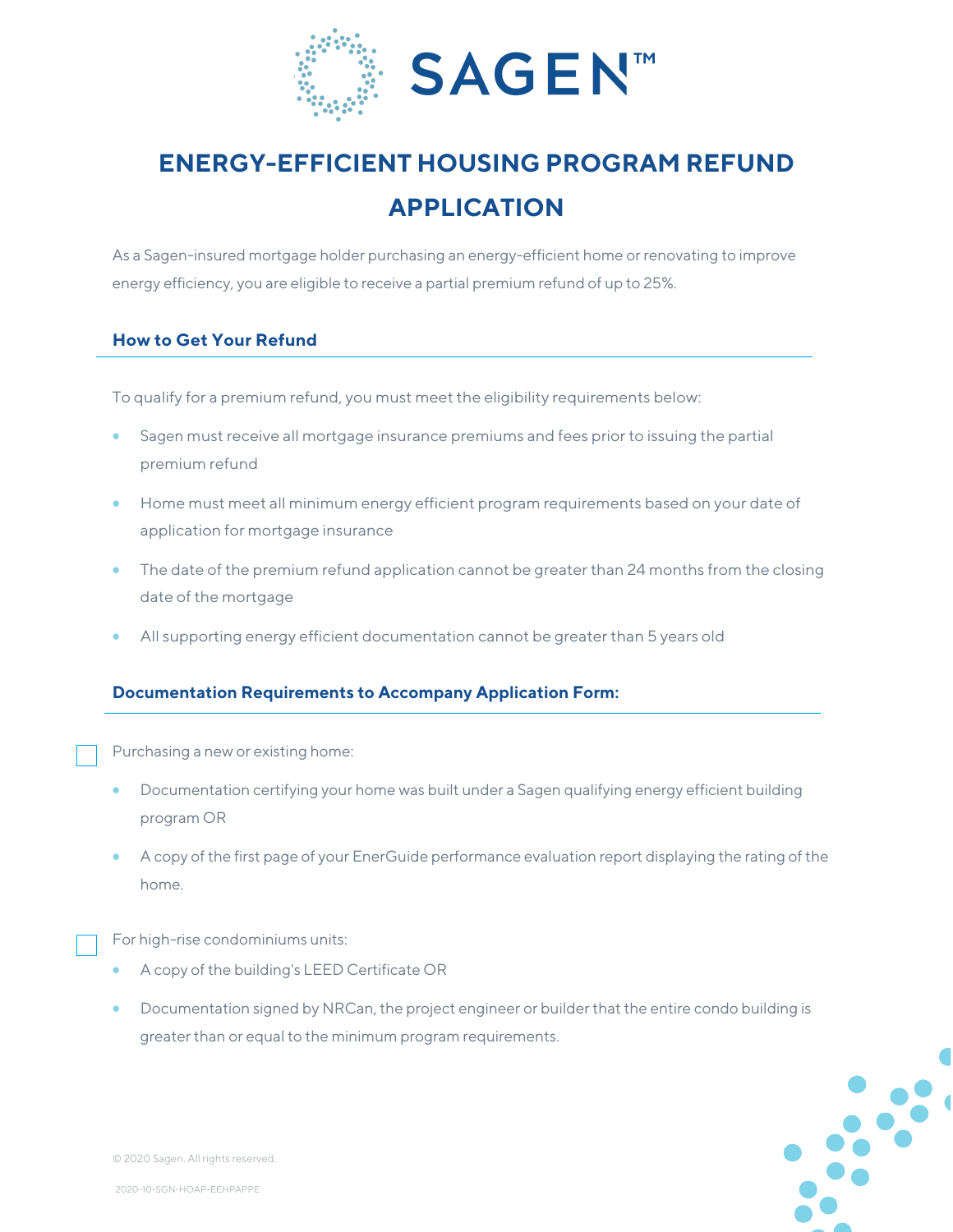

Renovating an existing home (Purchase Plus Improvements):

• A copy of the first page pre-improvement and first page post-improvement EnerGuide performance evaluation report prepared by an NRCan qualified energy advisor.

If the above criteria are met, Sagen will provide a partial premium refund based on the requirements at the time of application for mortgage insurance.

#### **Please complete the application below:**

Sagen Mortgage Insurance Application Reference Number

(Please refer to your mortgage documentation or contact your mortgage bank to obtain the Sagen Reference Number)

#### Property address for which the refund is being requested

| <b>Street</b>               | City                        | Province | Postal Code |
|-----------------------------|-----------------------------|----------|-------------|
| Telephone # day (Area Code) | Telephone # day (Area Code) |          |             |

#### If mailing address is same as above, please check box Mailing address

| <b>Street</b>               | City                        | Province | Postal Code |
|-----------------------------|-----------------------------|----------|-------------|
| Telephone # day (Area Code) | Telephone # day (Area Code) |          |             |

## Primary Contact Information

| <b>First Name</b>           |                                 | Initial | Last Name |                      |
|-----------------------------|---------------------------------|---------|-----------|----------------------|
| Telephone # day (Area Code) | Telephone # evening (Area Code) |         |           | <b>Email Address</b> |

All borrowers listed on the mortgage loan application must be named on this application for premium refund. Each applicant must also consent to the processing of the partial premium refund and certify that all information and documentation provided is true and complete to the best of their knowledge.

© 2020 Sagen. All rights reserved.

2020-10-SGN-HOAP-EEHPAPPE